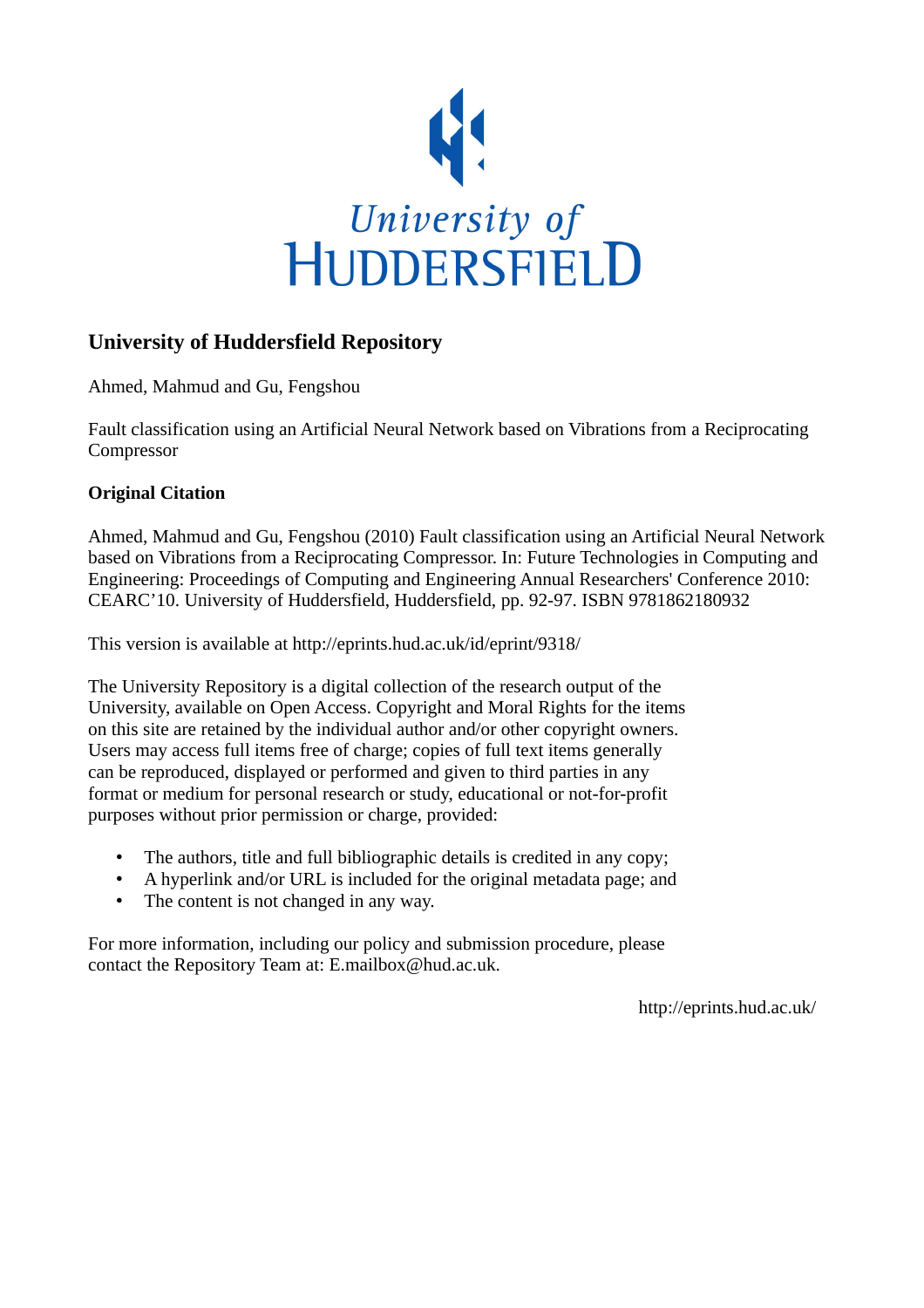# **Fault classification using an Artificial Neural Network based on Vibrations from a Reciprocating Compressor**

M. Ahmed, F.Gu, A. D. Ball

University of Huddersfield, Queensgate, Huddersfield HD1 3DH, UK

## **ABSTRACT**

*Reciprocating compressors are widely used in industry for various purposes and faults occurring in them can degrade performance, consume additional energy, and even cause severe damage to the machine. This paper will develop an automated approach to condition classification of a reciprocating compressor based on vibration measurements. Both the time domain and frequency domain techniques have been applied to the vibration signals and a large number of candidate features have been obtained based on previous studies. A subset selection method has then been used to configure a probabilistic neural network (PNN), with high computational efficiency, for effective fault classifications. The results show that a 95.50% correct classification between four different faulty cases is the best result when using a subset of frequency feature, whereas a 93.05% rate is the best for the subset from the time domain.* 

**Keywords**: Condition Monitoring, Probabilistic Neural Network, Reciprocating Compressor, Timedomain and Frequency-domain features.

### **1 INTRODUCTION**

Reciprocating compressors are desired in many industrial applications. They have the capability of providing high pressure, applicability for various kinds of gases and inter-stage cooling. However, the compressors expose some serious faults during operation. The cost of maintenance can be several times that of the centrifugal units. So, it is necessary to establish a system to diagnose and monitor reciprocating compressors to minimize unexpected failures and reduce the maintenance.

There have been many attempts made to diagnose and classify earlier faults from reciprocating compressors. Gu and Ball [1] presented the use of a smooth pseudo-Wigner–Ville distribution for interpretation of machinery vibration data. Naid [2] has shown that bispectral analysis of induction motor current has considerable potential as a means of detecting the presence of faults in, say, a driven compressor. However, he also showed that the conventional bispectrum is not sufficiently effective in the analysis of the AM current signals and he introduced the signal kurtosis which was then used to develop a diagnostic method for differentiating valve leakage, intercooler leakage and loose drive belt in a reciprocating compressor. Yang et al [3] presented some classifiers, self organizing feature map (SOFM), learning vector quantization (LVQ), and support vector machine (SVM), for fault features of a small reciprocating compressor.

The vibration of a reciprocating compressor in one service cycle presents non-linear characteristics due to the impacts resulting from the movement of the suction and discharge valves. Features are calculated from the time, frequency and envelope domains to analyze the signals from the sensors to assess the health of the system.

Artificial intelligence (AI) techniques, such as artificial neural networks (ANNs), genetic algorithm (GA), and support vector machine have been employed to analyze the signals for fault classifications and fault diagnosis in reciprocating compressor condition monitoring. Some Research of ANN has been achieved successfully for classifications and fault diagnosis, and the results were promising for complicated situations where the number of features is high with nonlinear characteristics. Orlowska-Kowalska [4] used neural network for induction motor fault diagnosis. Samanta and Al-Balushi [5] applied neural network to diagnose rolling element bearing fault based on time-domain features. We used the Probabilistic Neural Network (PNN) for the condition classification system. The size of the data set is formidable for the operation of a neural network.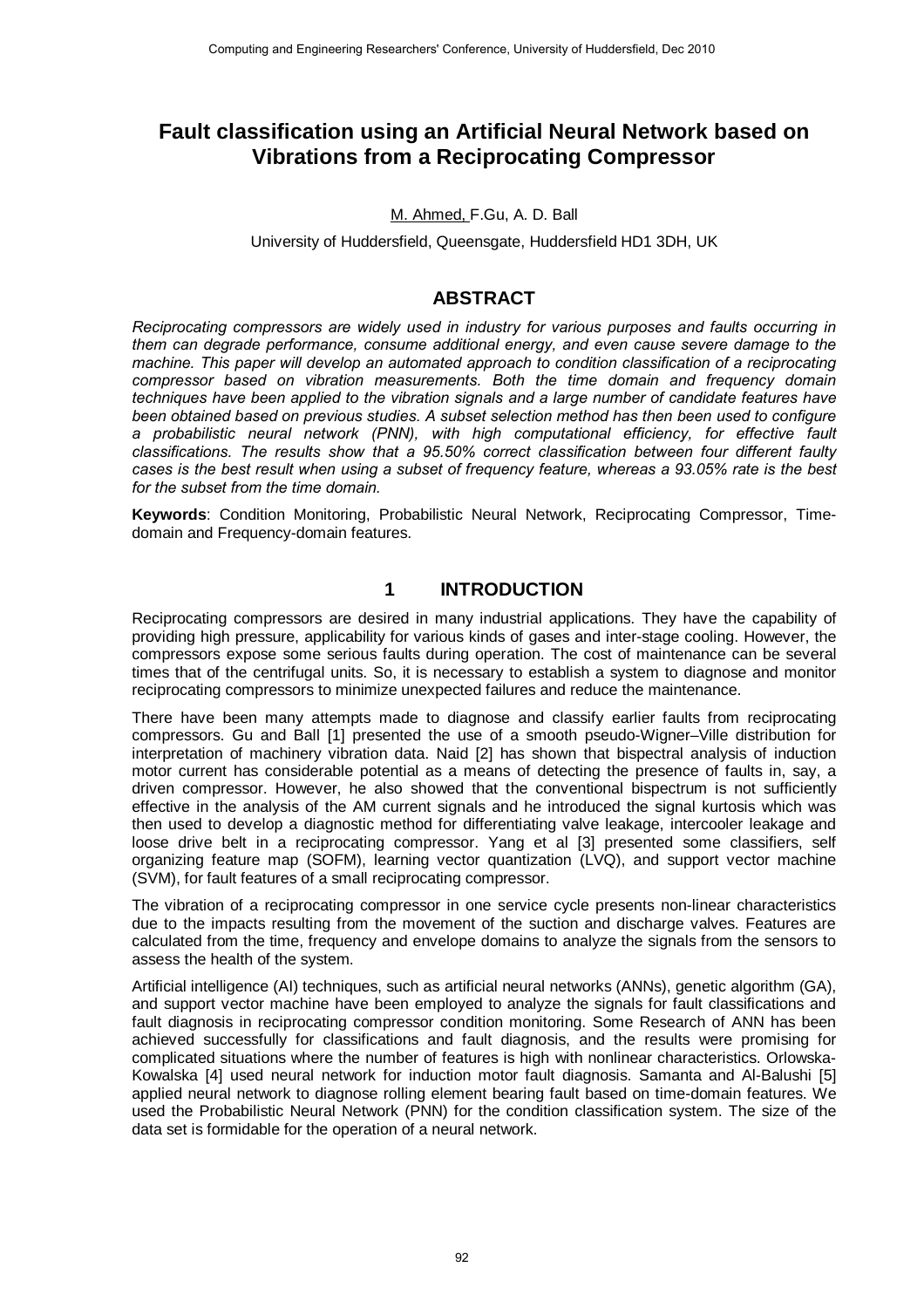# 2 VIBRATION OF COMPRESSORS

Reciprocating compressors are naturally noisy, vibrating machines, when in operation, are subjected to fatigue, wear and foundation settlement. These effects can cause imbalances in rotors and the misalignment of shafts, which lead to an increase in the levels of vibration produced. Such vibrations are generally symptoms of additional, unbalanced, dynamic loads which may cause breakdown [6]. Excessive vibration on a reciprocating compressor can also be caused by operational problems such as piston slap. Vibration travels easily through a machine structure. Local structural characteristics (such as flexibility and damping) can cause a sympathetic response in one location to a vibration source in an entirely different location. Valve operation in reciprocating compressors generates transient vibrations which are so broad in their frequency range that vibration spectra can be very complicated. Since the vibration of the cylinder head of a reciprocating compressor is the sum of many excitations, including impacts when the valves open and close, it is to be expected that the vibration spectrum will be complex.

### **2.1 FAULT SIMULATION**

In this work, three common faults were separately seeded into a two stage reciprocating compressor: a leaky valve in the high pressure cylinder, a leaky intercooler and a loose drive belt. These faults produce little noticeable influence on the performance of generating pressures but do need to use more electrical energy than that of a healthy compressor. The compressor performance was monitored using one fault at a time. The experimental tests were carried out in the following sequence:

### **2.1.1 VALVE LEAKAGE SIMULATION**

The valve leakage was seeded by drilling a small hole in the valve plate of the second stage discharge valve. Initially the hole was 1mm diameter and then, to allow qualitative comparison of data was subsequently enlarged to 2mm diameter.

#### **2.1.2 LEAK IN INTERCOOLER**

Leakages are common in joints in the pipe-work carrying the process gas from the first stage to the second. Here a loose intercooler joint was seeded into a compression joint close to the second cylinder. The pipeline screw nut was loosened to create the leak. A small leakage was achieved by turning the nut through one turn.

### **2.1.3 LOOSE DRIVE BELT**

To model a loose belt arising from belt wear due to friction the separation of the centers of the two pulleys was reduced initially by 1mm and subsequently by 2mm.

Vibration on the two-stage compressor was detected using two accelerometers, Bruel & Kjaer type 4332 with frequency ranges 0-40kHz, and a high temperature capability of up to 250°C. Both accelerometers were located on a cylinder head where the suction and discharge valves are located, one on the 1<sup>st</sup> cylinder, the other on the 2<sup>nd</sup> cylinder. This data was then fed, via a data acquisition system, to a computer for further signal conditioning and storage.

One of major concerns for many researchers using signal processing is usually how to extract sensitive time domain features, frequency domain features or time-frequency domain features. However, not all the extracted features are employed in trouble shooting, often on the basis of experience some features are simply disregarded as inappropriate and abandoned [7]. Even for the selected features, not all of them are necessarily used in the most effective way. Often they are used separately and their interaction is not really considered, or is even ignored. Sets of features were obtained based on data pre-processing and feature type. Features were obtained from data taken from all the sensors for the faults previously mentioned, see below:

### **2.2 STATISTICAL FEATURES**

Time domain features were extracted from the statistical measures of Root mean Square (RMS), Peak factor (PF), histogram lower bound (LB), histogram upper bound (UB), Entropy (ENT), Variance (VAR), Skewness (SK), Kurtosis (KT) and Range of Vibration domain for the reciprocating compressor components. All the statics elements mentioned above were computed for high pressure stage and a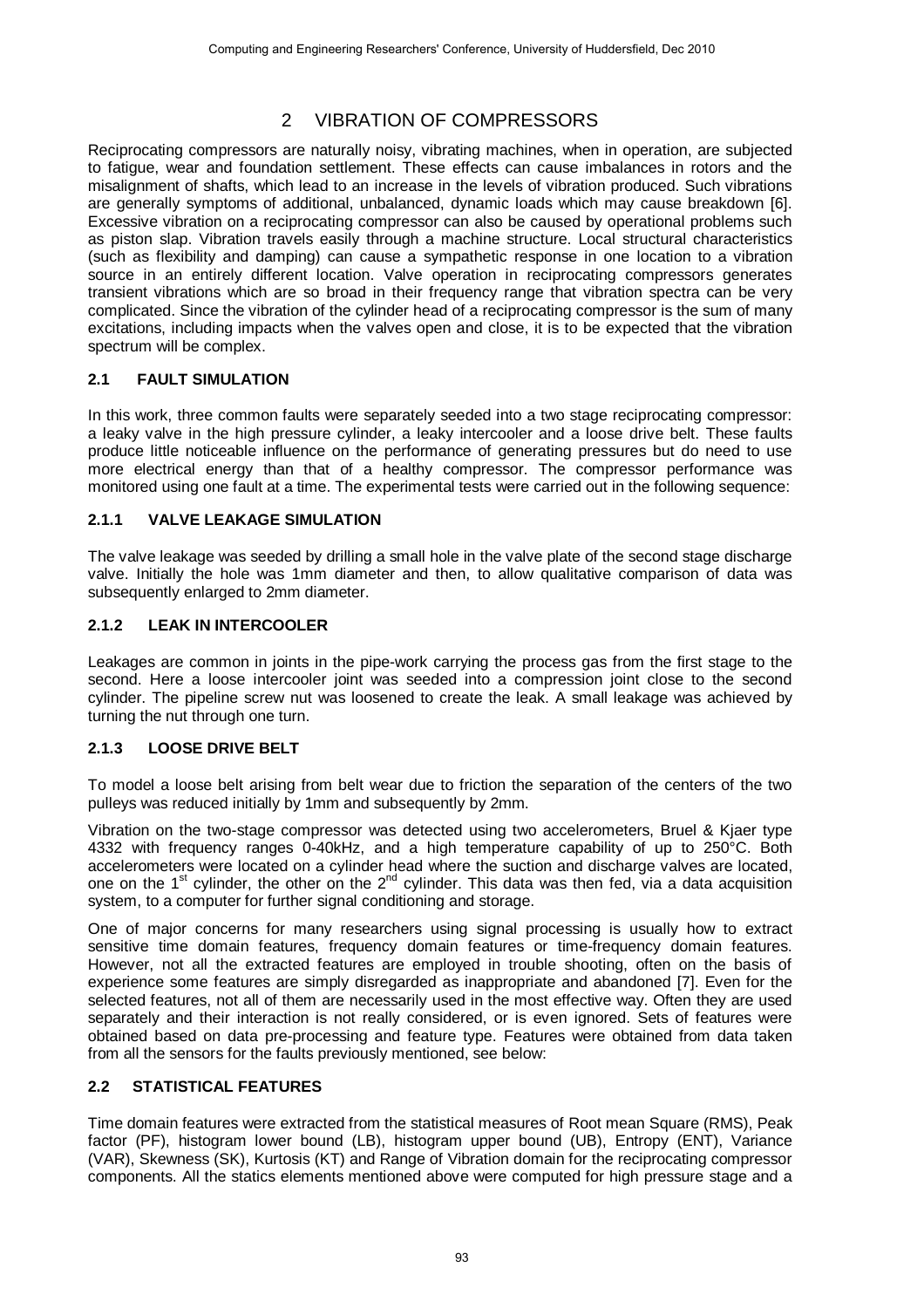36 elements vector with 12 numbers of segments (36 x 12) for each feature. Finally the vector was reduced to form a vector (36 x 1) by taking the last snapshot and merging with other features to make various components. These are defined as follows:

$$
RMS = \sqrt{\frac{\sum_{i=1}^{N} Xi}{N}}
$$
(1)  

$$
PF = \frac{\text{Peak}}{N}
$$
(2)

$$
P = \frac{1}{RMS} \tag{2}
$$

$$
LB = \min(x) - \frac{1}{2} \frac{\max(x) - \min(x)}{N - 1}
$$
 (3)

$$
UB = \max(x) + \frac{1}{2} \frac{\max(x) - \min(x)}{N - 1}
$$
 (4)

$$
ENT = H(p) = -\sum_{i=1}^{N} p_i \log p_i \qquad (5)
$$

$$
SK = \frac{\frac{1}{N} \sum_{i=1}^{N} x_i^3}{\sigma^3}
$$
 (6)

**Where** 

$$
\sigma = \sqrt{\frac{1}{N} \sum_{i=1}^{N} (x_i - \text{mean}(X))^2}
$$
 (7)

$$
KT = \frac{\frac{1}{N}\sum_{i=1}^{N}X_i^4}{\sigma^4}
$$
 (8)

$$
VAR = S^2 = \frac{\sum_{i=1}^{N} (X_i - \bar{x})^2}{N - 1}
$$
 (9)

#### **2.3 SPECTRAL FEATURES**

The Fast Fourier Transform (FFT) was used to transform the time-domain signal into the frequencydomain. As shown in the spectra of Figure 1, the vibration features a number of discrete components mainly from compressor working frequency 7.6Hz and its harmonics up to 80 orders. Moreover, the amplitudes are different fault cases, but it was difficult to find a simple feature to separate the cases completely. Thus the amplitudes of these components were taken as feature candidates and each trial run used different harmonics. Thus, the resultant data matrix was a (n x *s*) feature matrix for spectral features, where n is number of harmonics and *s* number of sample.



**Figure 1 Spectra of vibration for different cases**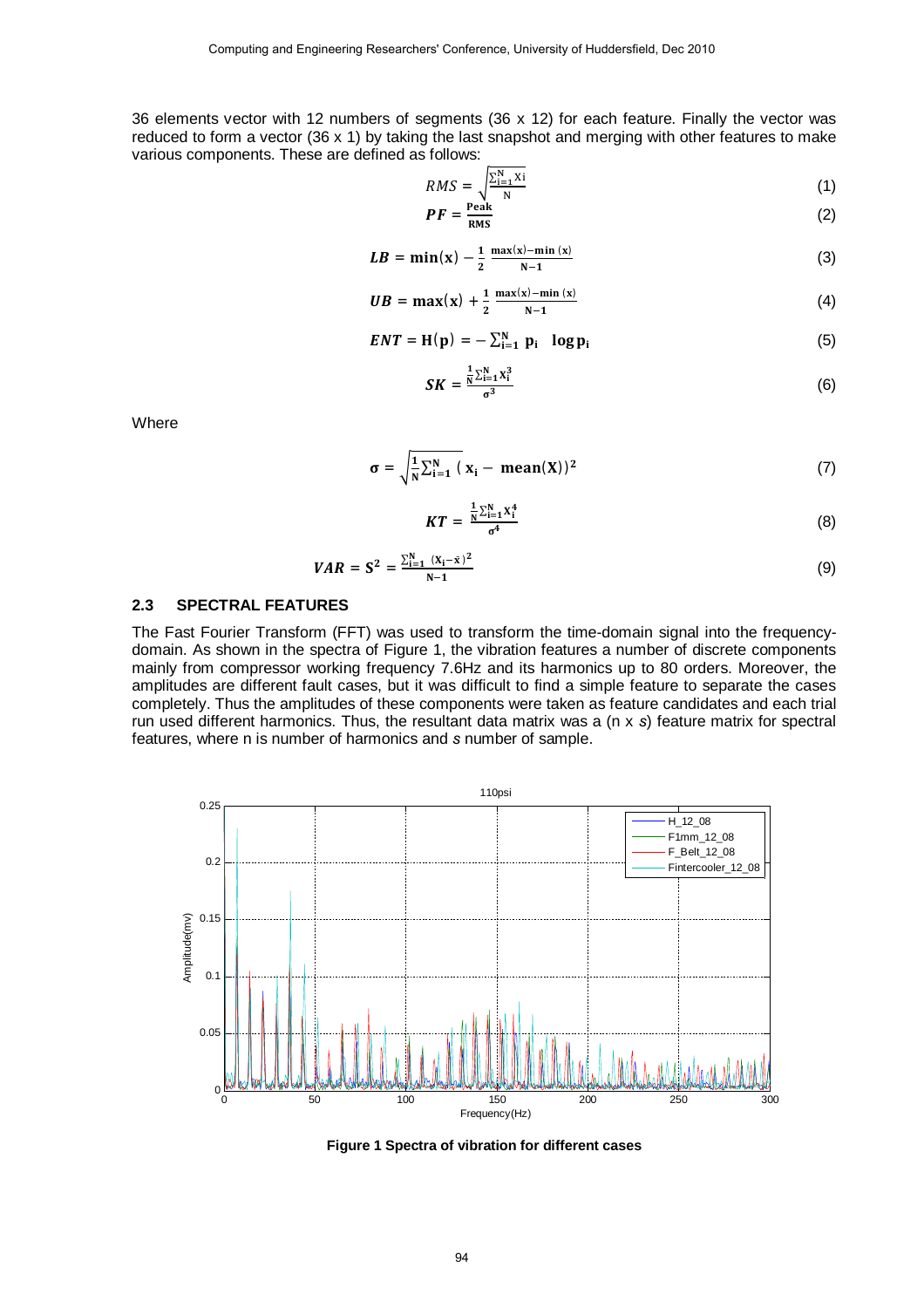## **3 PROBABILISTIC NEURAL NETWORK AND IMPLEMENTATION**

The Probabilistic Neural Network (PNN) has been widely used for different fields such as pattern recognition and signal processing. It was first proposed by Specht [8] and is one of the most promising of neural networks because it can be trained to e.g. successfully recognise patterns and evaluate likelihood ratios, and so is now widely used in many real-world problems in the fields of nonlinear mapping, game playing, facial recognition and estimation of the probability that an event is a member of a particular class. That PNNs offer a way to interpret the network's structure in terms of probabilitydensity functions is an important merit of this type of network because it allows the PNN to achieve faster training than Back Propagation of Feed Forward type neural networks. The structure of a PNN algorithm consists of four layers: the input layer, the pattern layer, the summation layer and the output layer. An n-dimensional input vector x is applied to the n input neurons and is passed to the neurons in the pattern layer which is divided into *k* groups, one for each of the *k* classes. The *i*<sup>th</sup> pattern neuron in the *k th* group computes its output using a Gaussian Kernel of the form:

$$
\mathbf{F}_{k,j}(\mathbf{x}) = \frac{1}{(2\pi\sigma^2)^{\frac{n}{2}}} \exp\left(-\frac{\|\mathbf{x} - \mathbf{x}_{k,j}\|^2}{2\sigma^2}\right)
$$
(10)

Where,  $x_{k,i}$  is the centre of the kernel, and  $\sigma$  is a spread parameter which determines the size of the kernel. The summation layer has one neuron for each class. The summation layer of the network computes the approximation of the conditional class probability function through a combination of the previously computed densities as follows:

$$
\mathbf{G}_{\mathbf{k}}(\mathbf{x}) = \sum_{i=1}^{M} \omega_{\mathbf{k}i} \, \mathbf{F}_{\mathbf{k}i}(\mathbf{x}), \quad \mathbf{k} \in \{1, \dots, \mathbf{k}\} \tag{11}
$$

Where m<sub>k</sub> is the number of pattern neurons of class k, and  $\omega_{ki}$  are positive coefficients satisfying,

 $\sum_{i=1}^{M} \omega_{ki} = 1$ , pattern vector x belongs to the class that corresponds to the<br>summation unit with maximum with maximum output[9] .

The parameter that needs to be determined for optimal PNN performance is the smoothing parameter. One way of determining this parameter is to select an arbitrary set of σ, train the network and test on a validation set. The procedure is repeated to find the set of  $\sigma$  that gives the least misclassification.

In this work, the experiments were carried out using data from a reciprocating compressor test rig and computer implementation was conducted by using MATLAB. Six sets of experiments have been conducted using normal and defective data sets for each parameter. Vibration signals were measured from accelerometers on the high pressure cylinder of a reciprocating compressor, the signals consisting of 24390 samples were obtained using accelerometers In order to facilitate the classification process each data set was divided into 12 segments (bins) of 1024 samples. The application of features from both time-domain analysis and frequency domain analysis in condition monitoring was investigated



**Figure 2 Flow chart of PNN based monitoring**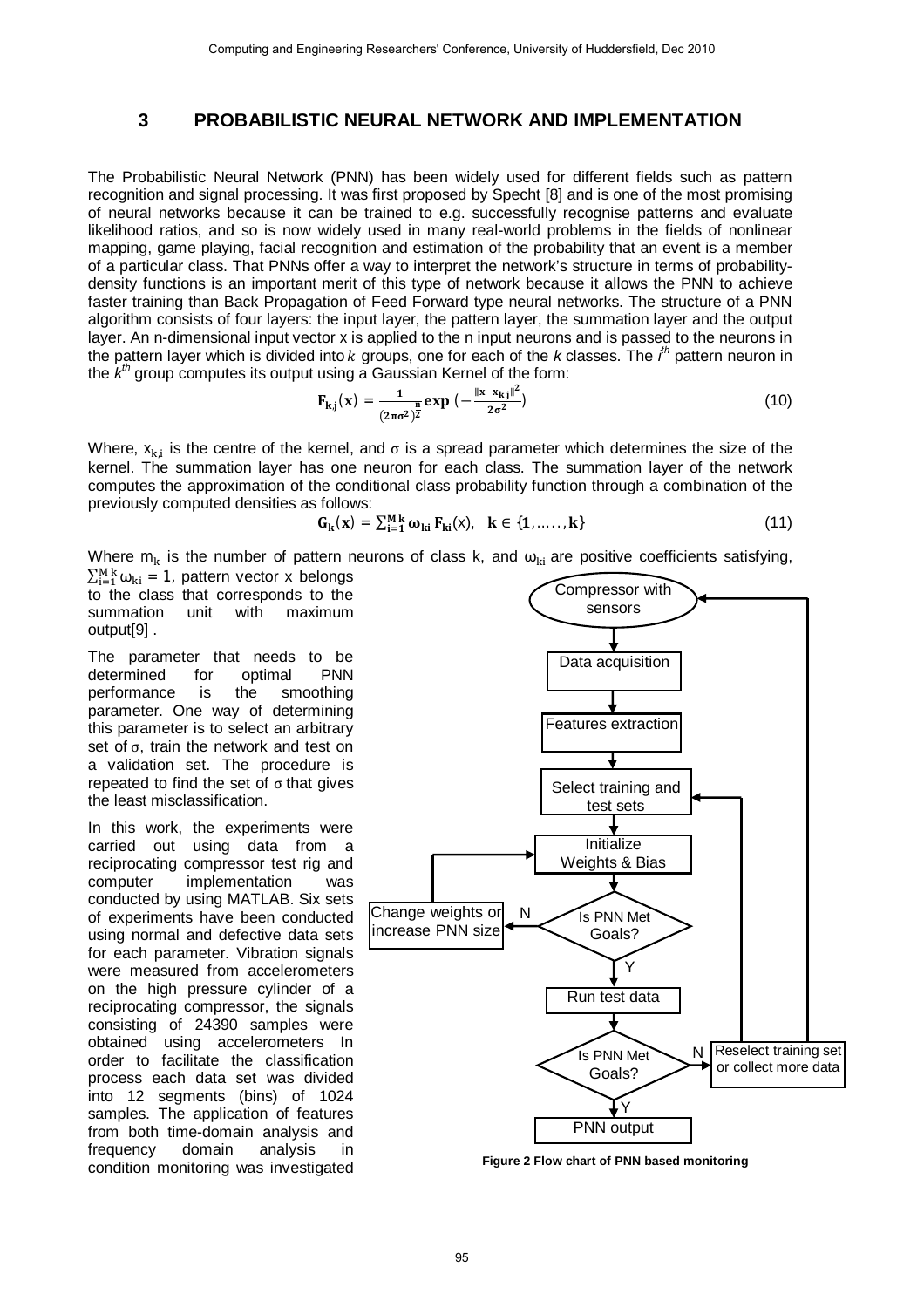through the approach. Figure 2 shows a flow diagram of the proposed procedure In particular, it was implemented as follows:

- The features were extracted from the data sets of normal conditions to form a healthy feature vector.
- The same features were extracted from the data sets of faulty cases to form a faulty feature vector.
- Both the faulty and healthy vectors were combined into one data vector in which the first part was healthy and the second was faulty.
- A target vector was created the same size as the data vector and values 1, 2, 3 and 4 corresponding to healthy and faulty elements in the data vector.
- Both the data vector and target vector were divided into two subsets of equal size by taking vector values of every other one, of which one was for training PNN and the other for performance evaluation.
- The spread parameter of the PNN was identified by constant value.

# **4 RESULTS AND DISCUSSION**

The data sets obtained when a particular fault was seeded into the compressor were combined to train and test to obtain an optimal classification of features in the time and frequency domains of the particular fault. The overall results of classification performance of our dataset were as shown in the next sections according to time and frequency domain analysis.

| Total of<br>combination | Number of input<br>features selection | Features names                        | Classification<br>rate of PNN |
|-------------------------|---------------------------------------|---------------------------------------|-------------------------------|
| 36                      |                                       | Skewness, Range                       | 80.55%                        |
| 84                      |                                       | RMS, Variance, Kurtosis               | 93.05%                        |
| 126                     |                                       | RMS, Peak factor, Variance, Kurtosis  | 91.66%                        |
| 126                     |                                       | RMS, HUB, Entropy, Variance, Kurtosis | 91.66%                        |

**Table 1 Performance of PNN classifier in the time domain with different features combination.** 

Table 1 represents the time-domain performance of the PNN for the evaluation of a fault condition. For example, in the first row, the first cell denotes the total combination of features when the number of input parameters was nine and the two features (Skewness and Range) were extracted. The rate of correct classification rate was 80.55%. In row two, the total combination was 84 when three features (RMS, Variance and Kurtosis) were examined. Here the best classification rate of 93.05% was obtained. With four and five features selected the result was a correct classification rate of 91.66%. Table 2 show results for the frequency-domain of the PNN based on analysis of the number of harmonics and rate of classifications with the seeded faults. The widths  $(\sigma)$  were kept constant at 0.01. In this stage, the best classification rates were 95.50% and 95.45% which were produced with 48 and 65 features. Moreover, with 10 features the correct classification rate was 81.81%.

| Number of input features | Classification rate of PNN |  |
|--------------------------|----------------------------|--|
| 10                       | 81.81%                     |  |
| 20                       | 87.88%                     |  |
| 30                       | 93.94%                     |  |
| 48                       | 95.45%                     |  |
| 65                       | 95.50%                     |  |
| 80                       | 77.50                      |  |

**Table 2 presents the frequency-domain performance of the PNN for the evaluation of a fault condition.**